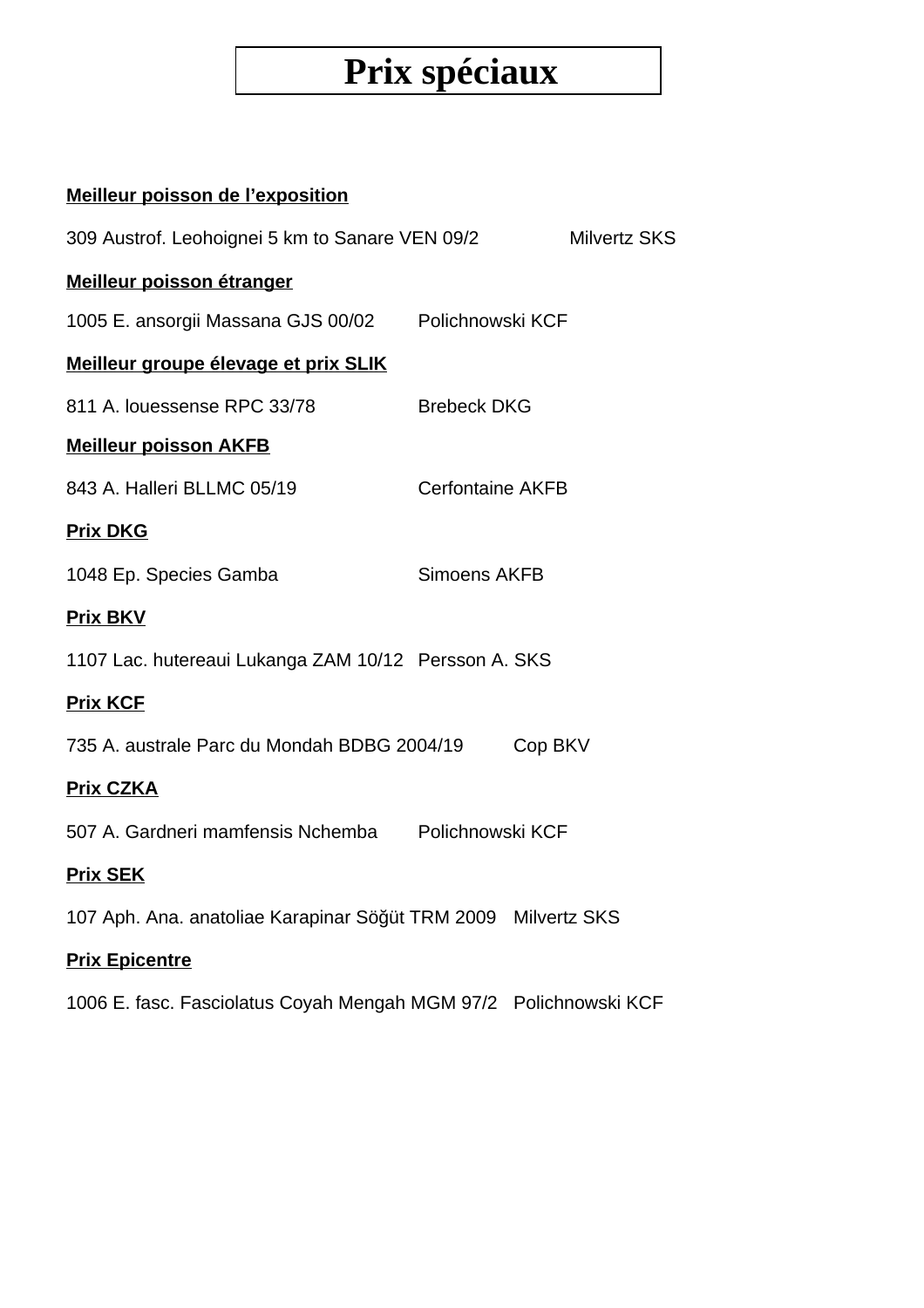#### *1 EUROPEENS - NORD AMERICAINS*

|     | 101 Aph. | anatoliae transgrediens Aci Göl TUBC 08/03   | Fort SEK          | 70 |           |
|-----|----------|----------------------------------------------|-------------------|----|-----------|
|     | 102 Aph. | anatoliae transgrediens Aci Göl TUBC 08/03   | Galve SEK         |    | M mort    |
|     | 103 Aph. |                                              |                   |    |           |
|     | 104 Aph. | persicus Maharlu Lake Iran                   | Fort SEK          | 75 |           |
|     | 105 Aph. | danfordii TUBCD 05/19 Kirsehhir              | Galve SEK         | 70 |           |
|     | 106 Aph. | dispar richardsoni Neot Hakikar              | Persson Anita SKS | 81 |           |
|     | 107 Aph. | anatoliae anatoliae Karapinar Sögüt TRM 2009 | Milvertz SKS      | 85 | 1er prix  |
| 108 | Aph.     | vladykovi Gandoman                           | Helker DKG        | 80 |           |
| 109 | Aph.     | dispar                                       | Wischmann DKG     | 84 | 2ème prix |
|     | 110 Aph. | iberus L'Amettla                             | Wischmann DKG     | 83 | 3ème prix |

#### *2 RIVULUS*

| 201       | Riv.    | birkhahni Chiriqui Vacas PLL 08-06            | Dethu KCF             | 85 |           |
|-----------|---------|-----------------------------------------------|-----------------------|----|-----------|
| 202       | Riv.    | jucundus Reserva Hola Vida ECR 09/02 F1       | Reis APK              | 95 | 1er prix  |
| 203       | Riv.    | igneus Cascade de Fourgassie FG-SH 05/06      | Jankowski DKG         | 85 |           |
| 204       | Riv.    | birkhahni Chiriqui Vacas PLL 08-06            | Polichnowski KCF      | 83 |           |
| 205       | Riv.    | urophthalmus Coco cryptocallus ?              | Moullec KCF           | 60 |           |
| 206       | Riv.    | obscurus                                      | <b>Vlasov SKLIK</b>   | 80 |           |
| 207* Riv. |         | bahianus Ilheus                               | <b>Vlasov SKLIK</b>   | 85 |           |
| 208       | Riv.    | tenuis La Ceiba H-JB 2007                     | Houplin KCF           | 81 |           |
| 209       | Riv.    | insulaepinorum                                | <b>Ulmke DKG</b>      | 79 |           |
| 210       | Krypto. | caudomarginatus                               | <b>Ulmke DKG</b>      | 90 | 3ème prix |
| 211       | Krypto. | marmoratus Dangriga - Belize                  | Persson Anita SKS     | 91 | 2ème prix |
| 212       | Riv.    | cryptocallus                                  | Sol KCF               | 78 |           |
| 213       | Riv.    | rubripunctatus Changuinola Caballos PLL 08-05 | Sol KCF               | 78 |           |
| 214       | Riv.    | magdalenae                                    | Suyker KFN            | 88 |           |
| 215 Riv.  |         | sp. Columbia 2008/28                          | Suyker KFN            | 89 |           |
| 216       | Riv.    | madhiaensis Black Water Creek GUY 97/5        | Adam DKG              | 79 |           |
| 217       | Riv.    | brunneus                                      | <b>Ippersiel AKFB</b> | 86 |           |
| 218       | Riv.    | brunneus                                      | <b>Ippersiel AKFB</b> | 89 |           |
| 219* Riv. |         | brunneus                                      | <b>Ippersiel AKFB</b> | 86 | 1er élev  |
| 220* Riv. |         | brunneus                                      | <b>Ippersiel AKFB</b> | 84 |           |
| 221 Riv.  |         | frommi                                        | <b>Ippersiel AKFB</b> | 75 |           |
| 222* Riv. |         | tenuis El Paraiso Lac Izabal                  | <b>Ippersiel AKFB</b> | 79 |           |
| 223       | Riv.    | tenuis El Paraiso Lac Izabal                  | <b>Ippersiel AKFB</b> | 80 |           |
| 224 Riv.  |         | tenuis El Paraiso Lac Izabal                  | <b>Ippersiel AKFB</b> | 80 |           |
| 225* Riv. |         | tenuis La Ceiba H-JB 2007                     | Cicéron KCF           | 79 |           |
| 226       | Riv.    | tenuis La Ceiba H-JB 2007                     | Cicéron KCF           | 80 |           |
| 227       | Riv.    | birkhahni Chiriqui Grande JB2009              | Cicéron KCF           | 75 |           |
| 228* Riv. |         | rubrolineatus Leticia 2009                    | Eyre BKA              | 81 |           |
| 229       | Riv.    | rubrolineatus Leticia 2009                    | Eyre BKA              | 83 |           |
| 230 Riv.  |         | obscurus Igarape Ayatauba GP 05/3             | Bernardo APK          | 80 |           |
|           |         |                                               |                       |    |           |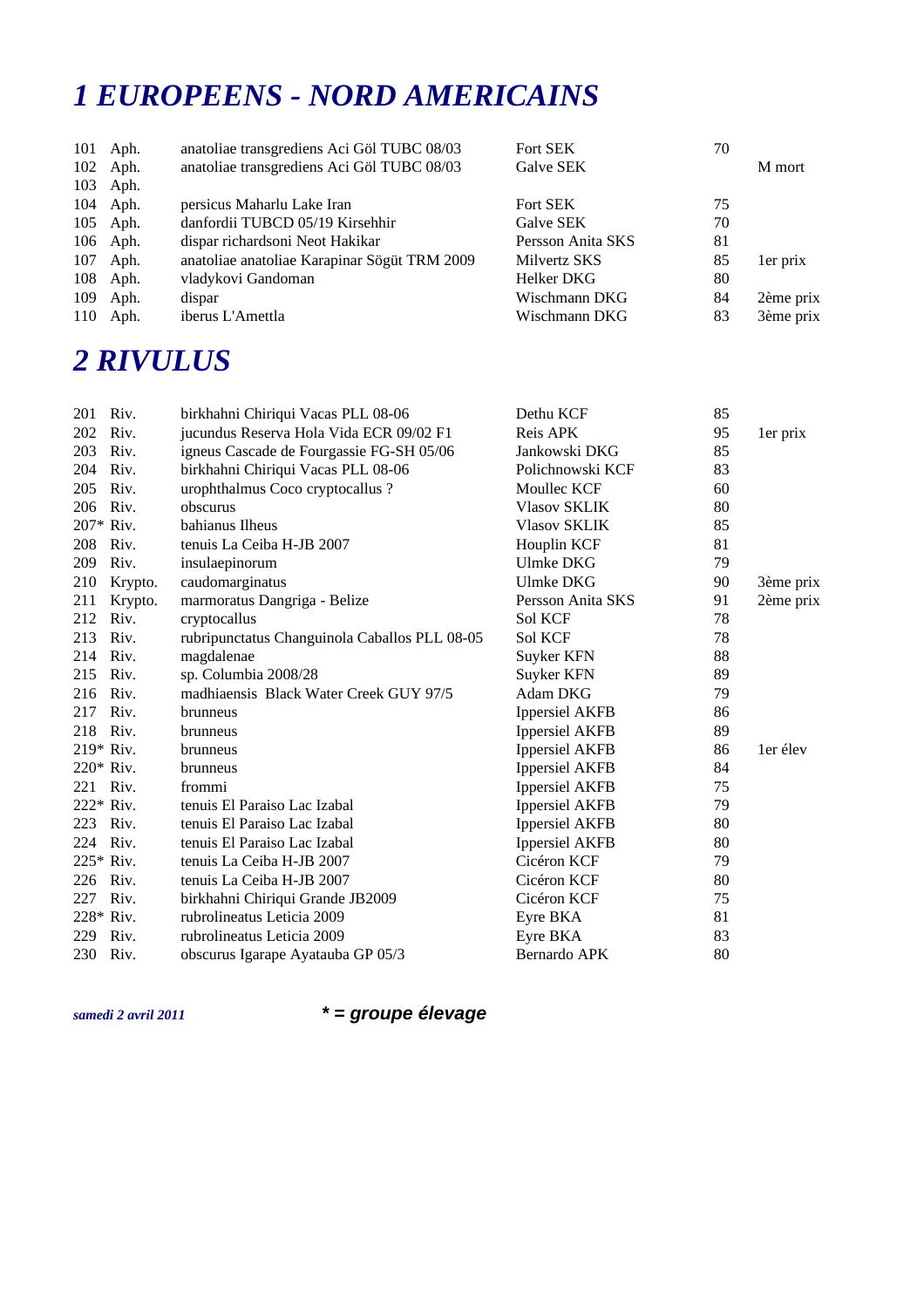#### *3 CYNOLEBIAS*

|     | 301* Nothol. | minimus Seropedica                     | Moullec KCF            | 82 |                  |
|-----|--------------|----------------------------------------|------------------------|----|------------------|
|     | 302 Simpso.  | gibberatus Unai NP 03/07               | Roussel KCF            | 82 |                  |
| 303 | Simpso.      | fasciatus Unai NP 07-3                 | <b>Streltsov SKLIK</b> | 81 |                  |
| 304 | Simpso.      | santanae Ribeirao de Santana NP 07     | Raulier KC             | 85 |                  |
| 305 | Austro.      | nigripinnis MSL 91/2 Ceibas            | Ruzicka CZKA           | 88 |                  |
|     | 306* Nemat.  | whitei                                 | Horacek CZKA           | 75 |                  |
|     | 307* Moema   | hellneri Rio Itaya KCA 2008/08         | Persson Anita SKS      | 80 |                  |
| 308 | Nemat.       | whitei                                 | <b>Holst SKS</b>       | 80 |                  |
| 309 | Austrof.     | leohoignei 5Km to Sanare VEN 09/2      | Milvertz SKS           | 93 | <b>B.of Show</b> |
| 310 | Rac.         | splendens COL 2009/06                  | Milvertz SKS           | 86 |                  |
| 311 | Rac.         | brevis Pivijay COL 2009/04             | Safial DKG             | 82 |                  |
| 312 | Rac.         | splendens COL 2009/04                  | Safial DKG             | 81 |                  |
| 313 | Simpso.      | marginatus                             | Safial DKG             | 79 |                  |
| 314 | Pituna       | poranga Rio Araguaia                   | Safial DKG             | 86 |                  |
| 315 | Austro.      | nigripinnis Maschwitz                  | Safial DKG             | 85 |                  |
| 316 | Austro       | nigripinnis San Javier Missione        | Waterlot KCF           | 80 |                  |
| 317 | Austrof      | leohoignei 3.2 Km to Sanare VEN 09/2   | Helker DKG             | 81 |                  |
| 318 | Austrof.     | nigripinnis Ceibas MSL 91/2            | <b>Snoek KFN</b>       | 91 | 3ème prix        |
| 319 | Austro.      | paucisquama                            | Van Eecke BKV          | 85 |                  |
| 320 | Pter.        | bokermanni Selvas Rio de Oro KCA 83/08 | Van Eecke BKV          | 79 |                  |
| 321 | Austro.      | cheradophilus Ruta 10 Valiza           | Juhl SKS               | 92 | 2ème prix        |
| 322 | Simpso.      | punctulatus Formosa Goias NP03/07      | Moullec KCF            | 85 |                  |
| 323 | Simpso.      | punctulatus Formosa Goias NP03/07      | Pillet KCF             | 85 |                  |
| 324 | Simpso.      | papiliferus Inoa                       | Ulmke DKG              | 85 |                  |
| 325 | Terr.        | dolichopterus Isla Raton               | Lüke DKG               | 89 |                  |
| 326 | Simpso.      | fasciatus Unai                         | Wischmann DKG          | 82 |                  |
|     | 327* Simpso. | fasciatus Unai                         | Wischmann DKG          | 85 |                  |
| 328 | Simpso.      | punctulatus Goias NP 2007              | Wischmann DKG          | 82 |                  |
| 329 | Simpso.      | santanae Ribeirao de Santana NP 07     | Eyre BKA               | 79 |                  |
| 330 | Nemat.       | papiliferus Inoa                       | Eyre BKA               | 89 |                  |
| 331 | Nemat.       | papiliferus Inoa albinos               | Eyre BKA               | 70 |                  |
| 332 | Simpso.      | brunei Vila Boa NPCE                   | Bernardo APK           | 85 |                  |
| 333 | Simpso.      | marginatus                             | Bernardo APK           | 80 |                  |
| 334 | Simpso.      | marginatus                             | Bernardo APK           | 80 |                  |
| 335 | Simpso.      | viarius Arroyo Valizas                 | Ricardo APK            | 80 |                  |
| 336 | Simpso.      | periodicus Las Cavas                   | Ricardo APK            | 82 |                  |
|     | 337* Simpso. | gibberatus Unai NP 03/07               | Roussel KCF            | 90 | 1er élev         |

# *4 NOTHOBRANCHIUS*

|        | 401 Fundulo. thierryi Ada GH 06/5    | Jankowski DKG    | 89 |           |
|--------|--------------------------------------|------------------|----|-----------|
|        | $402*$ Fundulo. thierryi Ada GH 06/5 | Jankowski DKG    | 90 |           |
| 403 N. | kafuensis Lukanga swamp ZAM 08/2     | Polichnowski KCF | 94 | 2ème prix |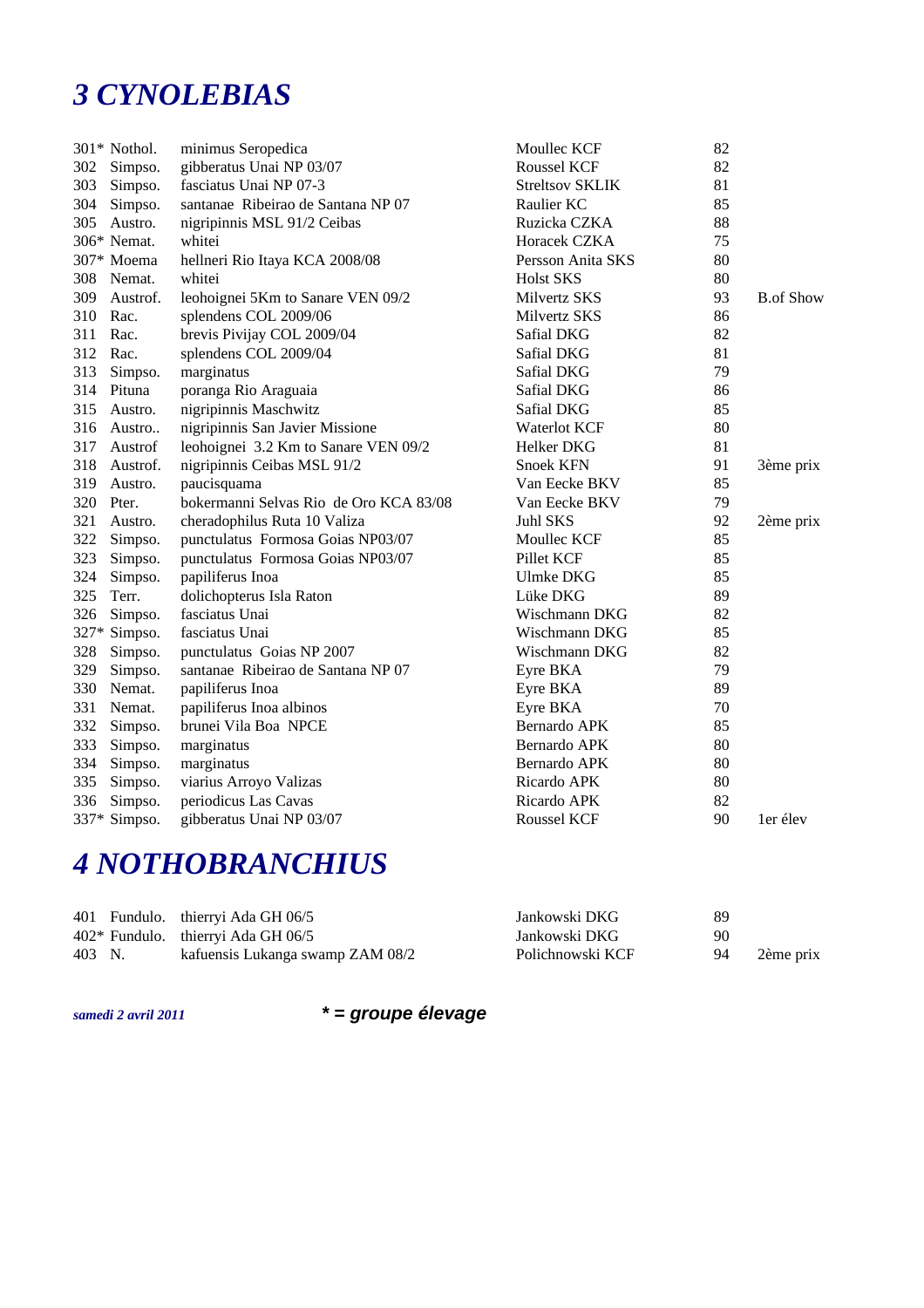| 404* Fundulo. | thierryi Ada GH 06/5                      | <b>Ulmke DKG</b>       | 90 |           |
|---------------|-------------------------------------------|------------------------|----|-----------|
| 405 N.        | janpapi Ruvu River TZN 09/4               | Moullec KCF            | 81 |           |
| 406* N.       | kafuensis Mambova ZAM 03/1                | Moullec KCF            | 87 |           |
| 407* N.       | lourensi TSTS 2010/12                     | Moullec KCF            | 85 |           |
| 408<br>N.     | sp. Ngoywa TZ 2008/13                     | Moullec KCF            | 70 |           |
| 409<br>N.     | krysanovi Quelimane MZCS 2009/249         | Wolfram DKG            | 83 |           |
| 410 N.        | virgatus Fugnido EHKS 2009/01             | Wolfram DKG            | 80 |           |
| 411* N.       | lourensi TSTS 2010/12                     | <b>Streltsov SKLIK</b> | 85 |           |
| 412* N.       | eggersi TSTS 2010/14 rouge                | <b>Streltsov SKLIK</b> | 85 |           |
| 413 N.        | eggersi TSTS 2010/15 bleu                 | <b>Streltsov SKLIK</b> | 85 |           |
| 414 N.        | ruudwildekampi Lukwale river TZHK 2009/03 | <b>Streltsov SKLIK</b> | 86 |           |
| 415 N.        | albimarginatus Kitonga TZL 2001/55        | Streltsov SKLIK        | 81 |           |
| 416 N.        | lourensi TSTS 2010/12                     | <b>Torgashev SKLIK</b> | 89 |           |
| 417* N.       | palmquisti Mwangwel Village KF 01/1       | <b>Torgashev SKLIK</b> | 83 |           |
| 418* Fundulo. | thierryi Ada GH 06/5                      | Rudicky CZKA           | 85 |           |
| 419 Fundulo.  | thierryi Ada GH 06/5                      | Persson Anita SKS      | 88 |           |
| N.<br>420     | fuscotaeniatus Kitonga North TAN 97/9     | <b>Holst SKS</b>       | 93 | 3ème prix |
| 421<br>N.     | palmquisti                                | <b>Holst SKS</b>       | 77 |           |
| 422 N.        | rachovii Beira 98                         | <b>Holst SKS</b>       | 65 |           |
| 423<br>N.     | jubbi Tana river KEN 08/12                | <b>Holst SKS</b>       | 82 |           |
| 424 N.        | janpapi Nyamwage TZ 2008/21               | Safial DKG             | 86 |           |
| 425 N.        | hassoni Bukeya DRCH 08/10                 | Wolfram DKG            | 82 |           |
| 426* N.       | guentheri Zanzibar                        | Pütz DKG               | 93 |           |
| 427 N.        | hassoni Bukeya DRCH 08/10                 | Pütz DKG               | 75 |           |
| 428 N.        | guentheri Zanzibar                        | Pütz DKG               | 88 |           |
| 429* N.       | cardinalis Lisinjiri river TAN 97/27      | Snoek KFN              | 95 | 1er élev  |
| 430* N.       | kafuensis Kayuni State Farm               | Snoek KFN              | 86 |           |
| 431 N.        | rachovii Beira 98                         | Snoek KFN              | 89 |           |
| 432 N.        | ugandensis Ngobo                          | <b>Snoek KFN</b>       | 87 |           |
| 433<br>N.     | symoensi Kapalala ZAM 10/9                | Van Eecke BKV          |    | M mort    |
| 434<br>N.     | annectens Ruvu river TZN 09/5             | Van Eecke BKV          | 85 |           |
| 435<br>N.     | sp. Hoba MZMW 09/6                        | Van Eecke BKV          | 77 |           |
| 436<br>N.     | patrizii Duldul KEN 10/7                  | Van Eecke BKV          | 86 |           |
| 437<br>N.     | virgatus Fugnido EHKS 2009/01             | Van Eecke BKV          | 80 |           |
| 438<br>N.     | kilomberoensis TAN 95/4                   | Van Eecke BKV          | 75 |           |
| 439<br>N.     | lucius Ruhoi river TZN 09/10 F1           | Van Eecke BKV          | 90 |           |
| 440 N.        | ugandensis Kiziba, UGN 09-18              | Van Eecke BKV          | 92 |           |
| 441* N.       | lourensi TSTS 2010/12                     | Van Eecke BKV          | 88 |           |
| 442 N.        | kafuensis Lukanga swamp ZAM 08/2          | Van Eecke BKV          | 85 |           |
| N.<br>443     | melanospilus Lukwale river TZHK 09/3      | Van Eecke BKV          | 92 |           |
| N.<br>444     | boklundi Luangwa Valley ZAM 09/2          | Van Eecke BKV          | 95 | 1er prix  |
| 445<br>N.     | symoensi Luapula River ZAM 07/5           | Van Eecke BKV          | 80 |           |
| 446<br>N.     | rubroreticulatus Zakouma Nat Park TD 05/2 | Van Eecke BKV          | 84 |           |
| 447<br>N.     | pienaari Panda MZCS 08/81                 | Van Eecke BKV          | 81 |           |
| 448<br>N.     | flammicomantis Kisaki TAN 95/5            | Van Eecke BKV          | 85 |           |
| 449<br>N.     | hassoni Bukeya DRCH 08/10                 | Van Eecke BKV          | 86 |           |
| 450<br>N.     | korthausae Mafia Island TZN 08/2          | Van Eecke BKV          | 79 |           |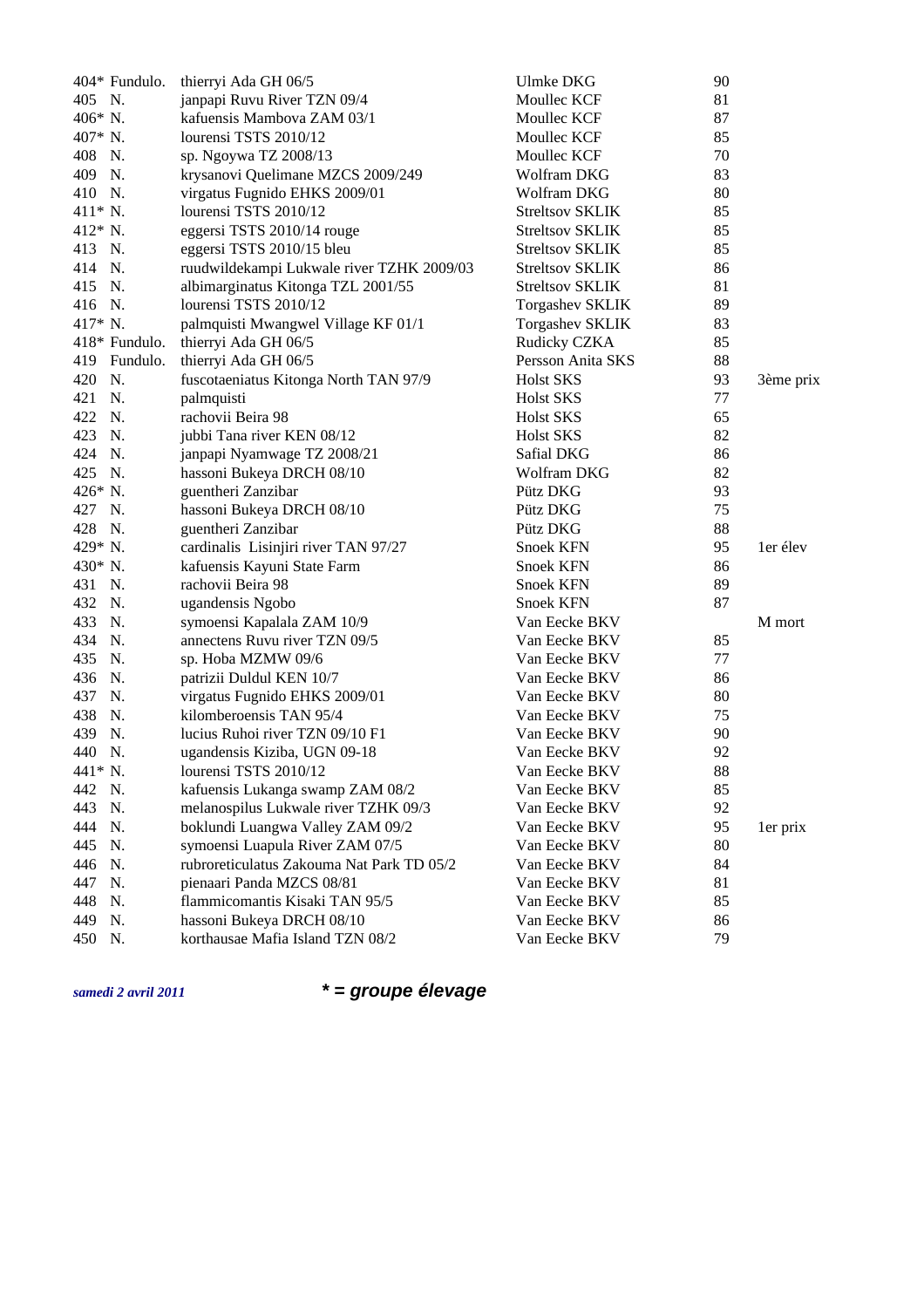| 451 N.        | jubbi Wita KEN 10/11 | Van Eecke BKV | 84      |
|---------------|----------------------|---------------|---------|
| 452 N.        | guentheri            | Wischmann DKG | 78      |
| 453* N.       | guentheri            | Wischmann DKG | 86      |
| 454* Fundulo. | thierryi Ada GH 06/5 | Wischmann DKG | 89      |
| 455* N.       | sp. Caprivi          | Simoens AKFB  | 89      |
| 456* N.       | guentheri Zanzibar   | Roussel KCF   | 88      |
| 457 N.        | guentheri rouge      | Roussel KCF   | 83      |
| N.            | hassoni              |               | F morte |

# *5 FUNDULOPANCHAX GARDNERI*

| 501 | Fundulo.      | gardneri nigerianus Makurdi                | Kampmann DKG           | 93 |           |
|-----|---------------|--------------------------------------------|------------------------|----|-----------|
| 502 | Fundulo.      | gardneri nigerianus Makurdi                | Jankowski DKG          | 93 |           |
|     | 503* Fundulo. | gardneri nigerianus Makurdi                | Jankowski DKG          |    | F morte   |
| 504 | Fundulo.      | gardneri nigerianus Misaje                 | Jankowski DKG          | 89 |           |
|     | 505* Fundulo. | gardneri nigerianus Misaje                 | Jankowski DKG          | 88 |           |
| 506 | Fundulo.      | gardneri nigerianus Innidere               | Polichnowski KCF       | 91 |           |
| 507 | Fundulo.      | gardneri mamfensis Nchemba                 | Polichnowski KCF       | 98 | 1er prix  |
| 508 | Fundulo.      | gardneri nigerianus Jos Plateau            | Polichnowski KCF       | 90 |           |
| 509 | Fundulo.      | gardneri nigerianus Innidere               | Lastra SEK             | 92 |           |
| 510 | Fundulo.      | gardneri nigerianus Misaje gold            | Lastra SEK             | 86 |           |
| 511 | Fundulo.      | gardneri nigerianus P 82                   | Melchor SEK            | 88 |           |
| 512 | Fundulo.      | gardneri nigerianus Jos Plateau            | Roussel KCF            | 90 |           |
| 513 | Fundulo.      | gardneri nigerianus gold                   | <b>Torgashev SKLIK</b> | 87 |           |
|     | 514* Fundulo. | gardneri nigerianus Makurdi                | Ruzicka CZKA           | 94 | 1er élev  |
| 515 | Fundulo.      | gardneri gardneri Nsukka                   | Persson Anita SKS      |    |           |
|     | 516* Fundulo. | gardneri mamfensis Mamfe Mile 5 CBSR 07/19 | Persson Anita SKS      | 94 |           |
| 517 | Fundulo.      | gardneri mamfensis Mfuni CSK 95/5          | Persson Anita SKS      | 94 | 3ème prix |
| 518 | Fundulo.      | gardneri nigerianus Misaje                 | Persson Anita SKS      | 95 | 2ème prix |
| 519 | Fundulo.      | gardneri nigerianus Misaje                 | Sibaud KCF             | 83 |           |
| 520 | Fundulo.      | gardneri nigerianus Baissa                 | Sibaud KCF             | 79 |           |
| 521 | Fundulo.      | gardneri Lafia Gold                        | Jaspers KFN            | 80 |           |
| 522 | Fundulo.      | gardneri nigerianus Innidere               | <b>Finet KCF</b>       | 90 |           |
| 523 | Fundulo.      | gardneri nigerianus P 82                   | Leclerc KCF            | 93 |           |
|     |               |                                            |                        |    |           |
|     |               |                                            |                        |    |           |

#### *6 CHROMAPHYOSEMION*

| 601 | Chrom.        | bivittatum Funge ABC 05/12              | Legros AKFB | 78 |          |
|-----|---------------|-----------------------------------------|-------------|----|----------|
|     | 602 Chrom.    | omega West Cellucam ADK 09/300          | Legros AKFB | 88 |          |
| 603 | Chrom.        | ecucuense Bicomo GEMLBJ 03/42           | Legros AKFB | 78 |          |
|     | 604 Chrom.    | species Route de Dehane ADK 10/296      | Legros AKFB | 76 |          |
|     | 605 Chrom.    | splendopleure Afan Essokie II ABC 05/48 | Legros AKFB | 75 |          |
|     | 606 Chrom.    | species Pama ADK 10/323                 | Legros AKFB | 76 |          |
|     | $607*$ Chrom. | volcanum Miles four JVC 05              | Knol KFN    | 85 |          |
|     | $608*$ Chrom. | loennbergii Elog Batindi JVC 05         | Knol KFN    | 62 |          |
|     | $609*$ Chrom. | loennbergii 32 km Est Kribi JVC 08      | Knol KFN    | 90 | 1er élev |
| 610 | Chrom.        | volcanum Miles four JVC 05              | Knol KFN    | 78 |          |
|     |               |                                         |             |    |          |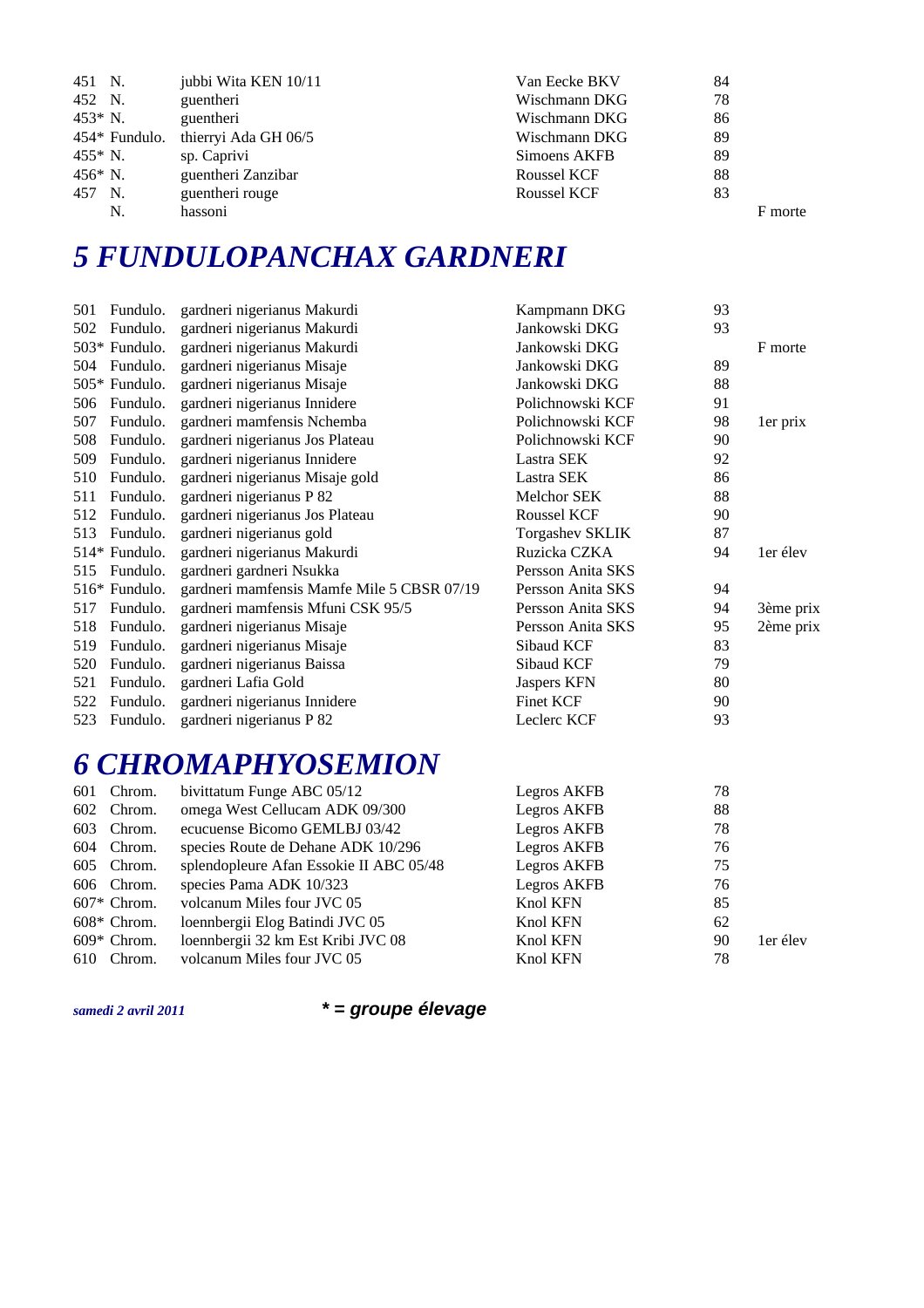| 611 | Chrom.      | poliaki Ekande Sud Bolifamba CBL 01/23 | Peroux KCF             | 82 |           |
|-----|-------------|----------------------------------------|------------------------|----|-----------|
| 612 | Chrom.      | loennbergii km 20 JVC 05               | Knol KFN               | 95 | 3ème prix |
| 613 | Chrom.      | melanogaster Lobe JVC 05               | Knol KFN               | 86 |           |
| 614 | Chrom.      | loennbergii 32 km Est Kribi JVC 08     | Knol KFN               | 85 |           |
| 615 | Chrom.      | bitaeniatum Lagos                      | <b>Roussel KCF</b>     | 81 |           |
| 616 | Chrom.      | splendopleure Tiko                     | Roussel KCF            | 94 |           |
| 617 | Chrom.      | omega West Cellucam ADK 09/300         | Moullec KCF            | 88 |           |
| 618 | Chrom.      | bitaeniatum Afanyangan TMBB 90/13      | <b>Streltsov SKLIK</b> | 88 |           |
|     | 619* Chrom. | koungueense Mangoule                   | Rudicky CZKA           | 86 |           |
| 620 | Chrom.      | bitaeniatum Lagos rouge                | Ruzicka CZKA           | 97 | 1er prix  |
| 621 | Chrom.      | bivittatum Funge CI 98                 | Ruzicka CZKA           | 94 |           |
| 622 | Chrom.      | poliaki Bolifamba                      | Ruzicka CZKA           | 85 |           |
| 623 | Chrom.      | volcanum Mambanda CMM 50               | Ruzicka CZKA           | 95 |           |
|     | 624* Chrom. | bivittatum Funge CI 98                 | Ruzicka CZKA           | 85 |           |
| 625 | Chrom.      | ecucuense Rio Muni GEMLBJ 03/42        | Persson Anita SKS      | 82 |           |
| 626 | Chrom.      | ecucuense Bicomo GEMLBJ 03/42          | Cop BKV                | 86 |           |
| 627 | Chrom.      | punctulatum Bibabimvoto CMM 22         | Kerb DKG               |    |           |
|     | 628* Chrom. | ecucuense Bicomo GEMLBJ 03/42          | Cop BKV                | 80 |           |
| 629 | Chrom.      | species Oba Onithsa NA 04/2            | Pohlmann DKG           | 92 |           |
|     | 630* Chrom. | malumbresi GEMLCG 07/50                | Pohlmann DKG           | 78 |           |
| 631 | Chrom.      | riggenbachi Yabassi KV 03/28           | Pohlmann DKG           | 80 |           |
| 632 | Chrom.      | omega Kopongo ABC 06/98                | Pohlmann DKG           | 96 | 2ème prix |
| 633 | Chrom.      | bivittatum Funge C 91                  | Pütz DKG               | 85 |           |
| 634 | Chrom.      | loennbergii 20 km Sud Kribi JVC 08     | Suyker KFN             | 82 |           |
| 635 | Chrom.      | bivittatum Funge ABC 05/12             | Vilpoux KCF            | 82 |           |
| 636 | Chrom.      | bitaeniatum Lagos rouge                | <b>Finet KCF</b>       | 84 |           |
| 637 | Chrom.      | punctulatum Bibabimvoto CMM 22         | Kerb DKG               | 70 |           |
| 638 | Chrom.      | malumbresi GEMLCG 07/50                | Drake BKA              | 80 |           |
| 639 | Chrom.      | species Oba Onithsa NA 04/2            | Drake BKA              |    | Non jugés |
| 640 | Chrom.      | aff. volcanum Kompina KV 03/21         | Peroux KCF             | 90 |           |
| 641 | Chrom.      | bitaeniatum Lagos rouge                | Pires APK              | 78 |           |
| 642 | Chrom.      | splendopleure Tiko                     | Polichnowski KCF       | 92 |           |
|     |             |                                        |                        |    |           |

### *7 CALLIURUM - ELEGANS - KATHETYS*

| 701 A. |    | pascheni festivum Nkolbonda HLM 99/23 | Bernardo APK        | 96 | 1er prix  |
|--------|----|---------------------------------------|---------------------|----|-----------|
| 702 A. |    | australe                              | Kampmann DKG        | 91 |           |
| 703 A. |    | australe gold                         | Kampmann DKG        | 90 |           |
| 704 A. |    | ahli Lobe JVC 08                      | Polichnowski KCF    | 93 |           |
| 705 A. |    | schioetzi Ngambe Z 91/1               | Polichnowski KCF    | 89 |           |
| 706 A. |    | ahli GEMLB 02/31                      | Lastra SEK          | 85 |           |
| 707 A. |    | bualanum Mali JVC 08                  | Knol KFN            | 86 |           |
| 708    | A. | bualanum Diang JVC 08                 | Knol KFN            | 86 |           |
| 709 A. |    | bualanum Ndokayo JVC 08               | Knol KFN            | 90 |           |
| 710    | A. | exiguum GKCAR 90/8                    | Vlasov SKLIK        | 94 | 3ème prix |
| 711 A. |    | polli Z 82/26                         | <b>Vlasov SKLIK</b> | 85 |           |
|        |    |                                       |                     |    |           |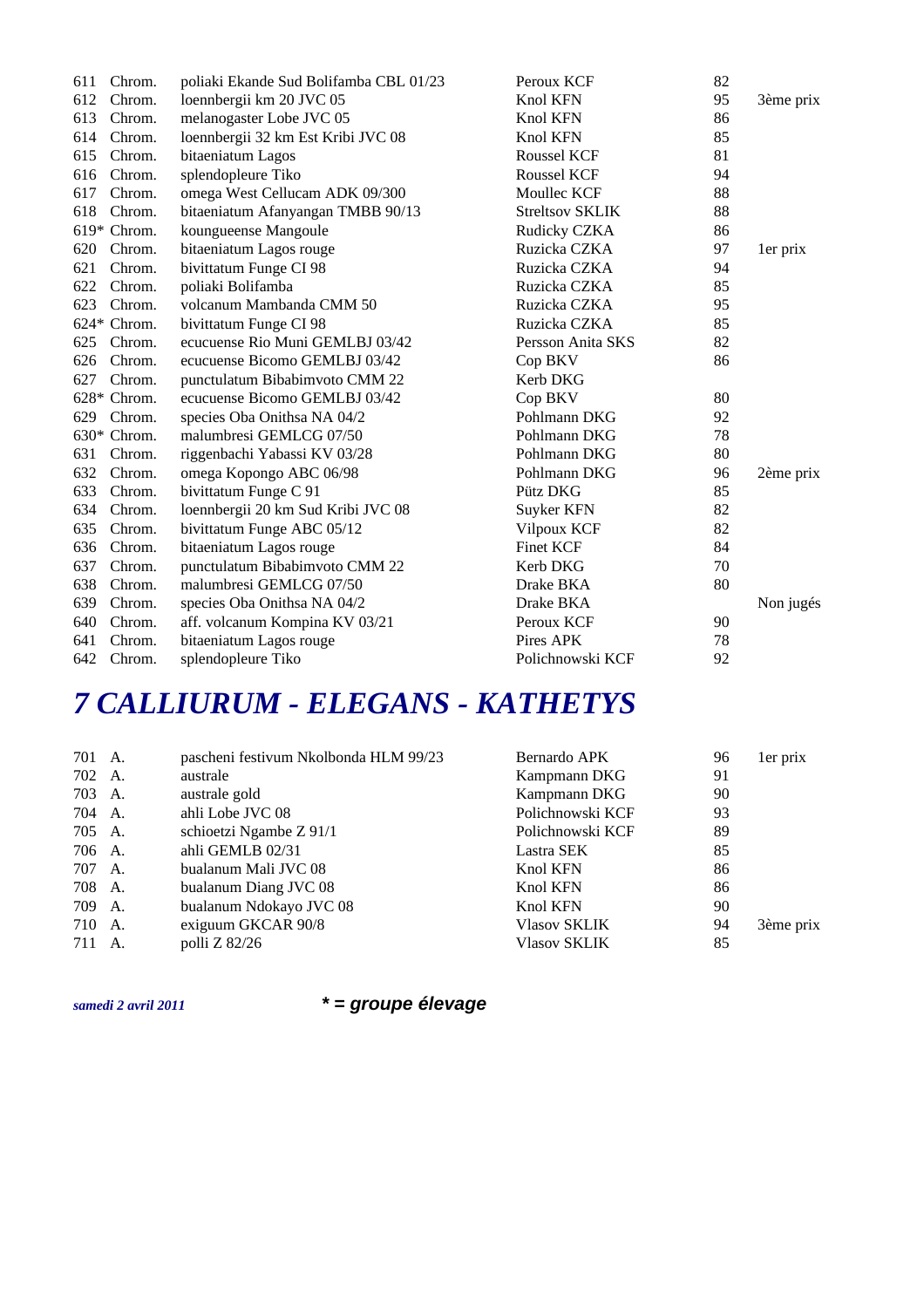| $712^*$ A. | bualanum CSTS 07/02 Folap                   | <b>Vlasov SKLIK</b> | 93 | 1er élev  |
|------------|---------------------------------------------|---------------------|----|-----------|
| 713 A.     | calliurum Bogongo CB3SR 07-20               | Houplin KCF         | 88 |           |
| 714 A.     | campomaanense ABK 07/181                    | Sedlacek V & O CZKA | 88 |           |
| 715<br>A.  | calliurum Bogongo CB3SR 07-20               | Sedlacek V & O CZKA | 88 |           |
| 716* A.    | calliurum Bogongo CB3SR 07-20               | Sedlacek V & O CZKA | 85 |           |
| 717 A.     | aff. ahli Campo Reserve CVG 09/1            | Sedlacek V & O CZKA | 91 |           |
| 718<br>A.  | australe                                    | Rudicky CZKA        | 88 |           |
| 719* A.    | australe gold spotless                      | Ruzicka CZKA        | 90 |           |
| 720<br>A.  | australe brun                               | <b>Holst SKS</b>    | 91 |           |
| 721 A.     | edeanum Pama ADK 10/323                     | Ott DKG             | 88 |           |
| 722<br>A.  | plagitaenium Epoma RPC 91/1                 | Ott DKG             | 88 |           |
| 723<br>A.  | rectogoense PEG 95/16                       | Ott DKG             | 82 |           |
| 724<br>A.  | sp. AVD 2007/1                              | Ott DKG             | 87 |           |
| 725<br>А.  | sp. Oyo RPC 91/8                            | Sibaud KCF          | 91 |           |
| 726<br>А.  | calliurum Funge C 2006                      | De Bruyn KFN        | 82 |           |
| 727<br>А.  | bualanum Pondimoun                          | De Bruyn KFN        | 88 |           |
| 728<br>А.  | bualanum Bafoussam                          | De Bruyn KFN        | 87 |           |
| 729<br>А.  | bualanum Mintok II                          | De Bruyn KFN        | 87 |           |
| 730<br>A.  | bualanum kekemense                          | De Bruyn KFN        | 90 |           |
| 731<br>A.  | bualanum Diang JVC 08                       | De Bruyn KFN        | 86 |           |
| 732<br>A.  | bualanum Zoueguene Betara Oya JVC 08        | De Bruyn KFN        | 86 |           |
| 733<br>А.  | ahli Bissiang BLLMC 2005/28                 | De Bruyn KFN        | 87 |           |
| 734<br>A.  | campomaanense ABK 07/181                    | De Bruyn KFN        | 85 |           |
| 735<br>A.  | australe Parc du Mondah BDBG 2004/19        | Cop BKV             | 95 | 2ème prix |
| 736<br>А.  | australe gold spotless                      | Cop BKV             | 82 |           |
| 737<br>А.  | christyi Kisangani 2003                     | Cop BKV             | 82 |           |
| 738<br>A.  | bualanum Koupa Matapit JVC 05               | Jaspers KFN         | 86 |           |
| 739* A.    | australe gold                               | Pütz DKG            | 85 |           |
| 740<br>A.  | australe gold                               | Pütz DKG            | 85 |           |
| 741<br>А.  | ahli Bissiang BLLMC 2005/28                 | Vandevondel BKV     | 82 |           |
| 742<br>A.  | calliurum Bogongo CB3SR 07-20               | Vilpoux KCF         | 81 |           |
| 743<br>A.  | celiae celiae Makamse Plantation ABK 07/146 | Nejlund SKS         | 83 |           |
| 744<br>А.  | campomaanense ABK 07/181                    | Lüke DKG            | 85 |           |
| 745<br>А.  | exiguum BLLMC 05/12                         | <b>Brebeck DKG</b>  | 90 |           |
| 746<br>А.  | exiguum GKCAR 90/8                          | <b>Brebeck DKG</b>  | 80 |           |
| 747<br>А.  | bualanum KEK 98/24                          | <b>Brebeck DKG</b>  | 90 |           |
| 748<br>А.  | lamberti GHH 97/11                          | Schmitz DKG         | 82 |           |
| 749 A.     | campomaanense ABK 07/181                    | Schmitz DKG         | 85 |           |
| 750 A.     | australe BSWG 97/24                         | Wischmann DKG       | 90 |           |
| 751 A.     | lamberti GHH 97/11                          | Cerfontaine AKFB    | 85 |           |
| 752* A.    | campomaanense ABK 07/181                    | Dole KCF            | 90 |           |
| 753 A.     | rectogoense PEG 95/16                       | Dole KCF            | 82 |           |
| 754 A.     | celiae celiae Makamse Plantation ABK 07/146 | Dole KCF            | 82 |           |
| 755 A.     | pascheni pascheni ABK 07/167                | Dole KCF            | 90 |           |
| 756<br>А.  | bualanum Ndokayo JVC 08                     | Knol KFN            | 85 |           |
| 757 A.     | ahli GEMLB 02/31                            | Pires APK           | 82 |           |
| 758* A.    | campomaanense ABK 07/181                    | Reis APK            | 87 |           |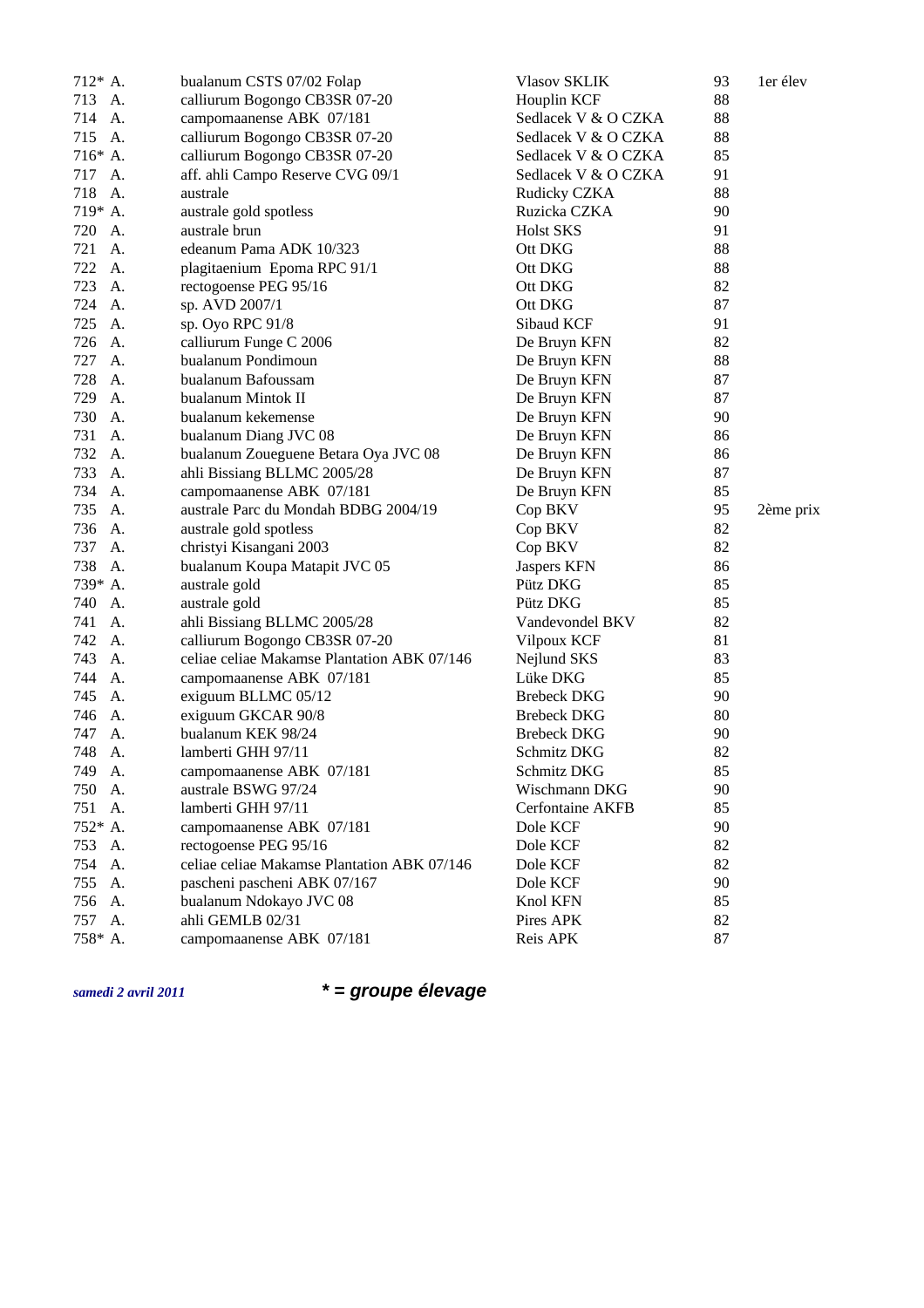| australe Cap Esterias BSWG 97/24<br><b>Baltazar KFN</b><br>760 A.<br>australe Cap Esterias BSWG 97/24<br>$761* A.$<br>Baltazar KFN<br>australe Cap Esterias BSWG 97/24<br><b>Baltazar KFN</b><br>762* A.<br>australe Cap Esterias BSWG 97/24<br>763* A.<br>Baltazar KFN<br>australe Cap Esterias BSWG 97/24<br><b>Baltazar KFN</b><br>764* A. | 85 |
|-----------------------------------------------------------------------------------------------------------------------------------------------------------------------------------------------------------------------------------------------------------------------------------------------------------------------------------------------|----|
|                                                                                                                                                                                                                                                                                                                                               |    |
|                                                                                                                                                                                                                                                                                                                                               | 82 |
|                                                                                                                                                                                                                                                                                                                                               | 82 |
|                                                                                                                                                                                                                                                                                                                                               | 84 |
|                                                                                                                                                                                                                                                                                                                                               | 82 |
| ahli Nkolbonda ABC 06/80<br><b>Baltazar KFN</b><br>765 A.                                                                                                                                                                                                                                                                                     | 84 |
| ahli Nkolbonda ABC 06/80<br><b>Baltazar KFN</b><br>766 A.                                                                                                                                                                                                                                                                                     | 84 |
| ahli Nkolbonda ABC 06/80<br><b>Baltazar KFN</b><br>767<br>$A_{\cdot}$                                                                                                                                                                                                                                                                         | 82 |

# *8 PETITS APHYOSEMION*

| 801 A.    | hera Bengui 1-2 GJS 2000/29          | Polichnowski KCF    | 80 |           |
|-----------|--------------------------------------|---------------------|----|-----------|
| 802<br>A. | ogoense ogoense GHP 80/24            | Polichnowski KCF    | 90 |           |
| 803<br>A. |                                      |                     |    |           |
| 804<br>A. | striatum GEMHS 34/2000               | Saiz SEK            | 60 |           |
| 805<br>A. | ogoense ogoense GHP 80/24            | <b>Melchor SEK</b>  | 80 |           |
| 806<br>A. | striatum                             | Melchor SEK         | 70 |           |
| 807* A.   | primigenium                          | Knol KFN            | 80 |           |
| 808 A.    | ogoense ogoense Mongouango GHP 80/24 | Roussel KCF         | 85 |           |
| 809 A.    | striatum LEC 93/29                   | Roussel KCF         | 75 |           |
| 810 A.    | ogoense ogoense GHP 80/24            | Adam DKG            | 80 |           |
| $811* A.$ | louessense RPC 33/78                 | <b>Brebeck DKG</b>  | 80 | 1er élev  |
| 812 A.    | louessense RPC 33/78                 | <b>Brebeck DKG</b>  | 80 |           |
| 813 A.    | amoenum Pouma                        | <b>Vlasov SKLIK</b> | 85 |           |
| 814 A.    | gab. marginatum Bengui 1-2 GJS 00/29 | Raulier KC          | 75 |           |
| 815 D.    | cyanostictum Makokou                 | Sedlacek V & O CZKA | 80 |           |
| 816 D.    | fulgens LEC 93/7                     | Sedlacek V & O CZKA | 90 | 2ème prix |
| 817 D.    | georgiae GWW 86/2                    | Sedlacek V & O CZKA | 85 |           |
| 818* A.   | striatum GEMHS 33/2000               | <b>Ulmke DKG</b>    | 80 |           |
| 819 A.    | hera Bengui 1-2 GJS 2000/29          | Persson Anita SKS   | 75 |           |
| 820 A.    | hera Bengui 1-2 GJS 2000/29          | <b>Holst SKS</b>    | 80 |           |
| 821 A.    | gab. marginatum Bengui 1-2 GJS 00/29 | <b>Holst SKS</b>    | 85 |           |
| 822<br>A. | sp. aff. Raddai ABL 08/268           | Fricke DKG          | 90 | 3ème prix |
| 823<br>A. | hanneloreae wuendschi BB 04/16       | Fricke DKG          | 85 |           |
| 824 A.    | ogoense ogoense Mongouango GHP 80/24 | Sibaud KCF          | 85 |           |
| 825<br>A. | aureum GEB 94/9                      | Fricke DKG          | 80 |           |
| 826 A.    | exigoideum Mandilou 2 GEM 2006/6     | Ott DKG             | 80 |           |
| 827<br>A. | primigenium GEB 94/80                | Sibaud KCF          | 75 |           |
| 828<br>A. | louessense Kingouama RPC 33/78       | Sibaud KCF          | 75 |           |
| 829<br>А. | hera Bengui 1-2 GJS 2000/29          | Bernardo APK        | 80 |           |
| D.<br>830 | fulgens LEC 93/7                     | De Bruyn KFN        | 90 |           |
| 831 D.    | cyanostictum Makokou                 | De Bruyn KFN        | 85 |           |
| 832<br>D. | georgiae Labaye River BDBG 04/10     | De Bruyn KFN        | 85 |           |
| 833<br>D. | cyanostictum Yekara BDBG 2004/11     | De Bruyn KFN        | 85 |           |
| 834<br>Α. | striatum                             | <b>Jaspers KFN</b>  | 70 |           |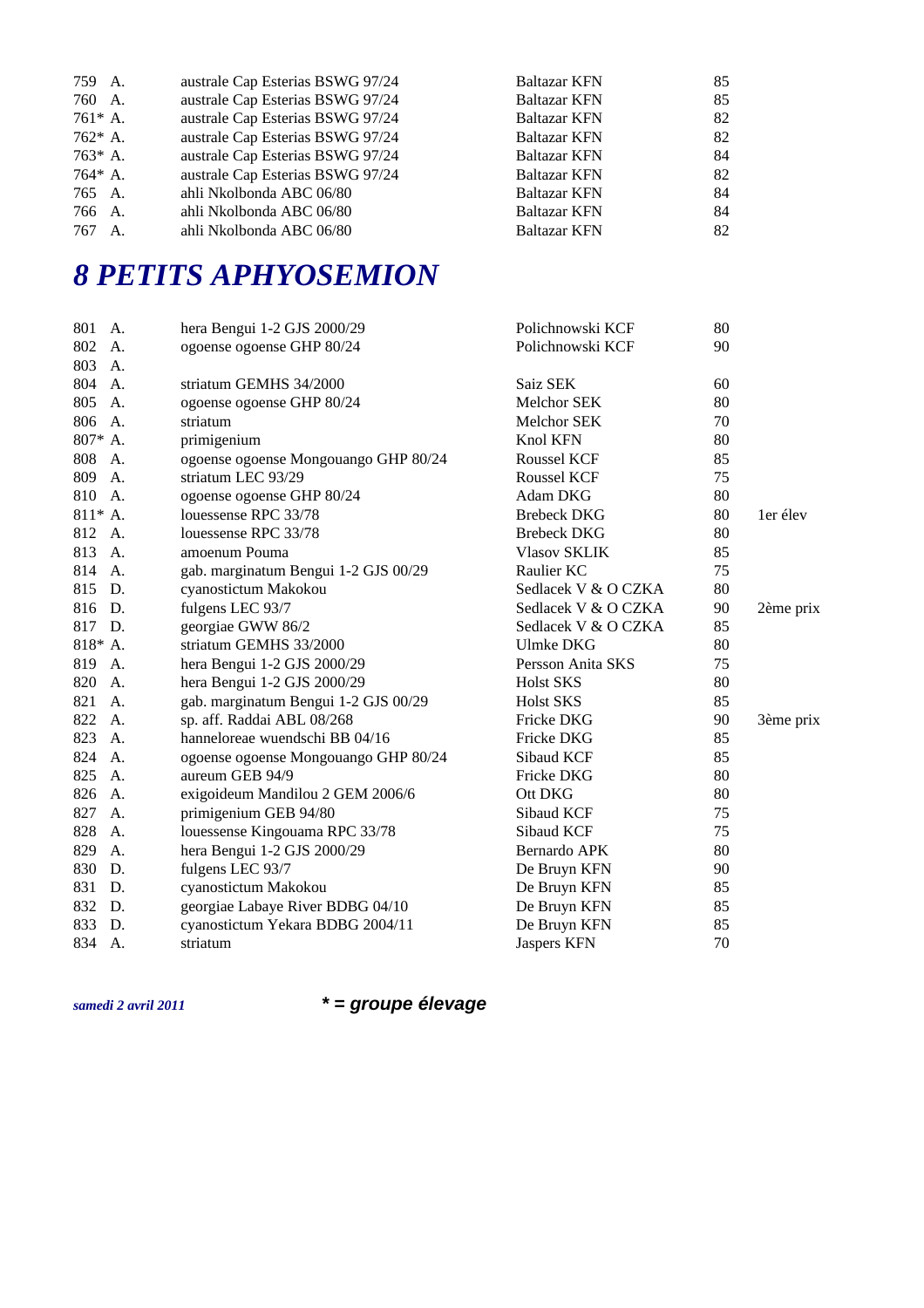| 835 A.    |    | ogoense ogoense GHP 80/24  | Vandevondel BKV         | 80 |          |
|-----------|----|----------------------------|-------------------------|----|----------|
| 836 A.    |    | ogoense ogoense GHP 80/24  | Vandevondel BKV         | 70 |          |
| 837 A.    |    | ogoense ogoense GHP 80/24  | Schmitz DKG             | 75 |          |
| $838* A.$ |    | gabunense boehmi           | Wischmann DKG           | 70 |          |
| 839 A.    |    | gabunense                  | Wischmann DKG           | 80 |          |
| 840 A.    |    | wildekampi BLLMC 05/10     | Cerfontaine AKFB        | 80 |          |
| 841 A.    |    | sp. aff. Raddai ABL 08/268 | Cerfontaine AKFB        | 85 |          |
| 842 A.    |    | cameronense BDBG 04/04 Yen | <b>Cerfontaine AKFB</b> | 90 |          |
| 843 A.    |    | halleri BLLMC 05/19        | <b>Cerfontaine AKFB</b> | 95 | 1er prix |
| 844       | A. | obscurum EMS 90/13         | <b>Cerfontaine AKFB</b> | 80 |          |
| 845 A.    |    | halleri CSK 95/21          | <b>Cerfontaine AKFB</b> | 80 |          |
| 846       | A. | exigoideum BBW 00/02       | Dole KCF                | 80 |          |

### *9 ROLOFFIA*

| 901* Rol. |      | guignardi Mamou                    | Knol KFN              | 75 |           |
|-----------|------|------------------------------------|-----------------------|----|-----------|
| 902       | Rol. | cauveti Bar.Loire Atl. GRCH 93/239 | <b>Roussel KCF</b>    | 86 |           |
| 903       | Rol. | occidentalis Malai SL 03/11        | Rudicky CZKA          | 93 | 1er prix  |
| 904* Rol. |      | cauveti Siramoussaya GRCH 93/238   | Ruzicka CZKA          | 89 |           |
| 905 Rol.  |      | toddi GM 08/13                     | <b>Ulmke DKG</b>      | 85 |           |
| 906       | Rol. | guineensis GM 09/1                 | Ulmke DKG             | 89 |           |
| 907       | Rol. | viridis GF 06/5                    | Ulmke DKG             | 92 | 2ème prix |
| 908       | Rol. | aff. Viridis GMB 09/4              | <b>Ulmke DKG</b>      | 89 |           |
| 909       | Rol. | geryi Abuko                        | <b>Bangsmark SKS</b>  | 91 | 3ème prix |
| 910       | Rol. | geryi Rotain SL 89                 | <b>Bangsmark SKS</b>  | 90 |           |
| 911       | Rol. | guignardi Banfora                  | <b>Bangsmark SKS</b>  | 88 |           |
| 912       | Rol. | guignardi Banfora                  | <b>Bangsmark SKS</b>  | 90 |           |
| 913 Rol.  |      | guignardi Mamou                    | Milvertz SKS          | 89 |           |
| 914* Rol. |      | chaytori Kamabai SL 93/34          | Vilpoux KCF           | 90 |           |
| 915* Rol. |      | guignardi Taere                    | Vilpoux KCF           | 93 | 1er élev  |
| 916* Rol. |      | guignardi Mamou                    | <b>Finet KCF</b>      | 88 |           |
| 917 Rol.  |      | geryi Kolente river CI 2005 Guinée | Adam DKG              | 78 |           |
| 918 Rol.  |      | occidentalis Malai SL 03/11        | Milkuhn DKG           | 91 |           |
| 919* Rol. |      | toddi Takhon GM 97/26              | Milkuhn DKG           | 88 |           |
| 920* Rol. |      | fredrodi Matanga SL 89             | Milkuhn DKG           | 80 |           |
| 921* Rol. |      | petersi Banco                      | <b>Ippersiel AKFB</b> | 82 |           |
| 922 Rol.  |      | guignardi Mamou                    | Guignard KCF          | 87 |           |
| 923       | Rol. | schmitti Juarzon                   | <b>Baltazar KFN</b>   | 78 |           |
| 924 Rol.  |      | schmitti Juarzon                   | Baltazar KFN          |    | Non jugés |
| 925 Rol.  |      | cauveti Bar.Loire Atl. GRCH 93/253 | Polichnowski KCF      | 80 |           |

# *10 EPIPLATYS*

| 1001 Ep. | dageti                        | Kampmann DKG  | 80 |
|----------|-------------------------------|---------------|----|
| 1002 Ep. | dageti monroviae Harbel EP 82 | Jankowski DKG | 88 |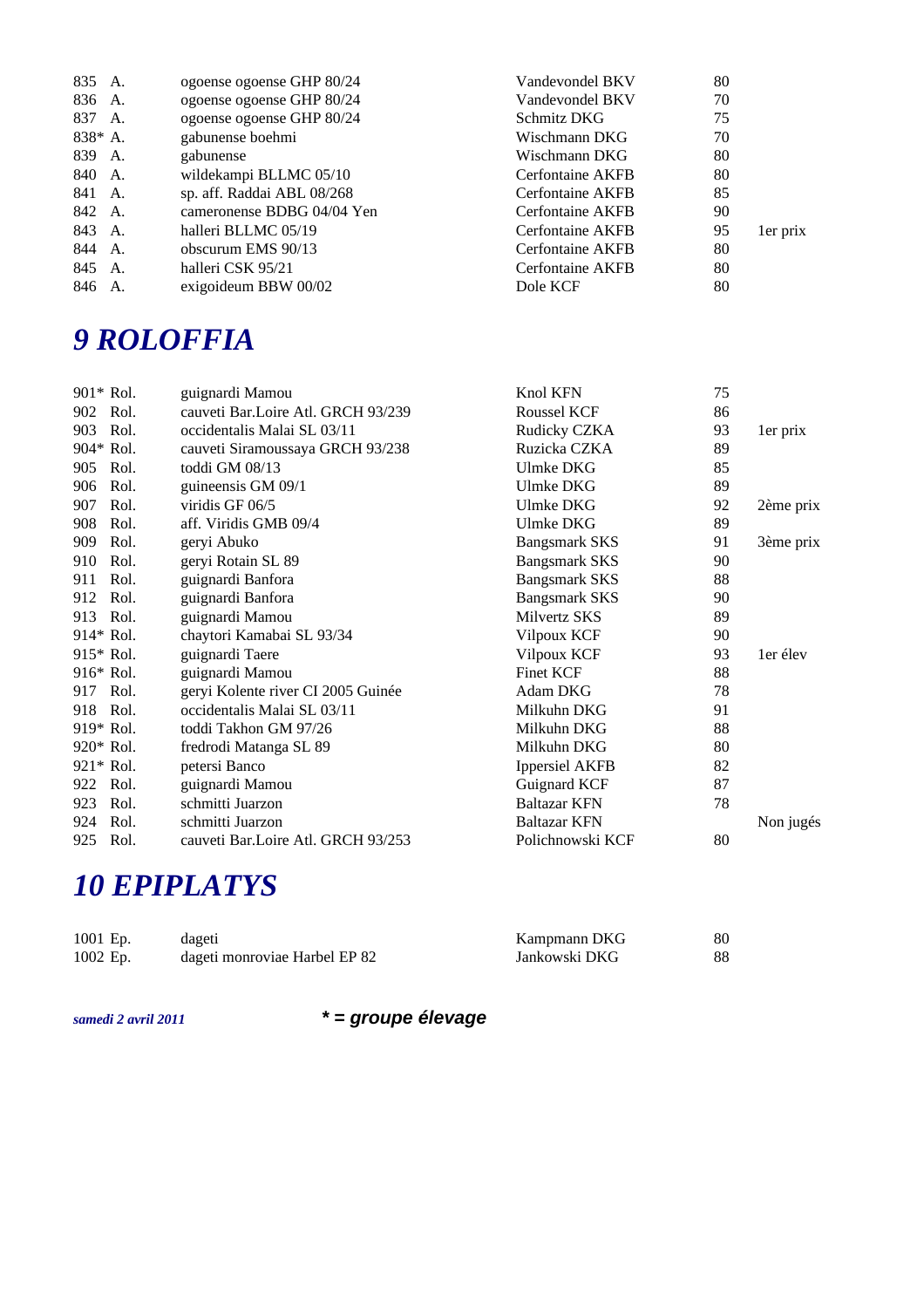| 1003 Ep.    | dageti monroviae Harbel EP 82                  | Jankowski DKG        | 90 |           |
|-------------|------------------------------------------------|----------------------|----|-----------|
| 1004 Ep.    | spilargyreus Malakal                           | Polichnowski KCF     | 90 |           |
| 1005 Ep.    | ansorgii Massana GJS 00/02                     | Polichnowski KCF     | 95 | 1er prix  |
| 1006 Ep.    | fasciolatus fasciolatus Coyah Manyah MGM 97/17 | Polichnowski KCF     | 90 |           |
| 1007 Ep.    | infrafasciatus Miles four JVC 05               | Knol KFN             | 88 |           |
| 1008 Ep.    | infrafasciatus Miles four JVC 05               | Knol KFN             | 88 |           |
| 1009 Ep     | infrafasciatus rathkei Campo Reserve CVG 09/1  | Sedlacek V & O CZKA  | 70 |           |
| 1010 Pachy. | sakaramyi                                      | Accorsi KCF          | 85 |           |
| 1011 Pachy. | omalonotus Ramena Sambreno                     | Accorsi KCF          | 82 |           |
| 1012 E.     | singa Cap Esterias GJS 00/23                   | Houplin KCF          | 85 |           |
| 1013 Ep.    | huberi Mandilou GEM 2006/6                     | Houplin KCF          | 91 |           |
| 1014 Ep.    | fasciolatus tototaensis Harbel EP 82           | Rudicky CZKA         | 88 |           |
| 1015 Apl.   | blockii Alappuzha F1                           | <b>Bangsmark SKS</b> | 92 | 3ème prix |
| 1016 Apl.   | blockii Alappuzha F1                           | <b>Bangsmark SKS</b> | 90 |           |
| 1017 Ep.    | dageti monroviae Harbel EP 82                  | <b>Holst SKS</b>     | 86 |           |
| 1018 Ep.    | mesogramma Bangui                              | Fricke DKG           | 90 |           |
| 1019 Ep.    | sp. Lake Fwa                                   | Fricke DKG           | 90 |           |
| 1020 Ep.    | sp. Lake Fwa                                   | Fricke DKG           | 92 | 1er élev  |
| 1021 Pachy. | varatraza                                      | Eggers DKG           | 90 |           |
| 1022 Pachy. | arnoulti                                       | Ott DKG              | 92 |           |
| 1023 Ep.    | ansorgii Massana GJS 00/02                     | Ott DKG              | 91 |           |
| 1024 Ep.    | olbrechtsi olbrechtsi Cestos River             | Ott DKG              | 88 |           |
| 1025 Ep.    | grahami Bisun GEMCH 06/4                       | Ott DKG              | 86 |           |
| 1026 Ep.    | roloffi GF 06/10                               | Ott DKG              | 86 |           |
| 1027 Ep.    | sp. Gamba                                      | Ott DKG              | 90 |           |
| 1028 Ep.    | zenkeri Pongo BLLMC 05/30                      | Ott DKG              | 80 |           |
| 1029 Ep.    | fasciolatus fasciolatus Malifu GCLR 06/29      | Pütz DKG             | 88 |           |
| 1030 Ep.    | infrafasciatus baroi Pongo 05/30               | Pütz DKG             | 88 |           |
| 1031 Ep.    | olbrechtsi puetzi                              | Pütz DKG             | 90 |           |
| 1032 Ep.    | lineatus gold                                  | Ooms KFN             | 85 |           |
| 1033 Ep.    | roloffi RL 99                                  | Roth DKG             | 93 | 2ème prix |
| 1034 Ep.    | roloffi RL 99                                  | Roth DKG             | 90 |           |
| 1035 Apl.   | dayi werneri Kottawa Forest                    | Roth DKG             | 88 |           |
| 1036 Ep.    | zenkeri baroi                                  | Roth DKG             | 88 |           |
| 1037 Ep.    | zenkeri Bidjouka BLLMC 05/25                   | Lüke DKG             | 86 |           |
| 1038 Ep.    | zimiensis Perie SL 89                          | Lüke DKG             | 90 |           |
| 1039 Ep.    | infrafasciatus Tinto GPE 90                    | Lüke DKG             | 86 |           |
| 1040 Ep.    | fasciolatus fasciolatus Coyah Manyah GM 97/17  | Vielvoye AKFB        | 86 |           |
| 1041 Pachy. | sakaramyi                                      | <b>Vielvoye AKFB</b> | 90 |           |
| 1042 Ep.    | roloffi GF 06/10                               | Vielvoye AKFB        | 86 |           |
| 1043 Ep.    | chevalieri Kinshasa                            | Schmitz DKG          | 91 |           |
| 1044 Ep.    | annulatus                                      | Wischmann DKG        | 80 |           |
| 1045 Ep.    | annulatus                                      | Wischmann DKG        | 85 |           |
| 1046 Ep.    | sp. Lake Fwa                                   | Wischmann DKG        | 90 |           |
| 1047 Ep.    | sp. Lake Fwa                                   | Wischmann DKG        | 88 |           |
| 1048 Ep.    | sp. Gamba                                      | <b>Simoens AKFB</b>  | 90 |           |
| 1049 Ep.    | singa Cap Esterias GJS 00/23                   | Polichnowski KCF     | 88 |           |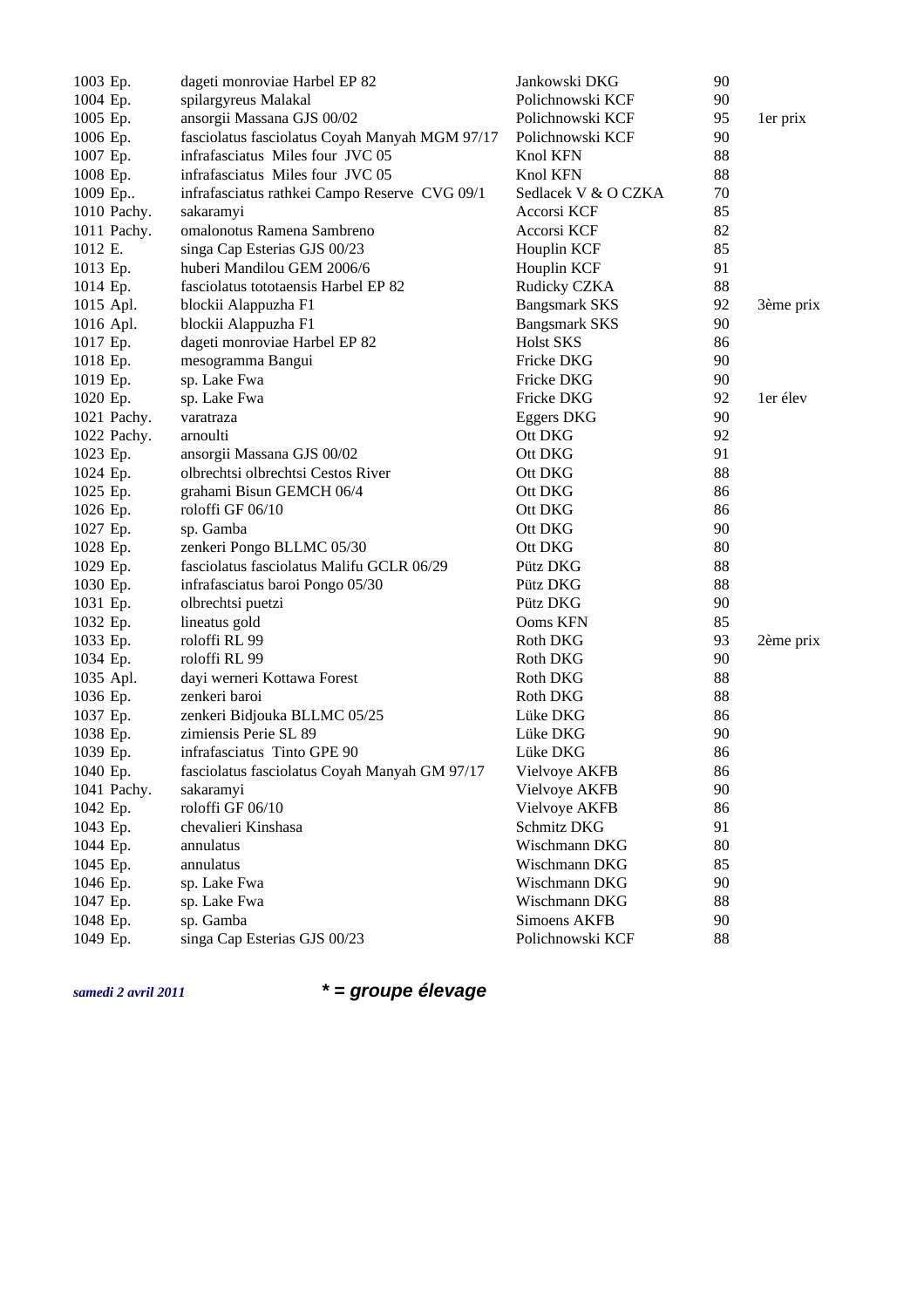#### *11 PROCATOPODINAE*

| 1101 Lamp.   | tanganicanus                | Polichnowski KCF  | 87 |           |
|--------------|-----------------------------|-------------------|----|-----------|
| 1102 Proc.   | similis Kumba GPE 90        | Polichnowski KCF  | 91 | 1er prix  |
| 1103 Platap. | sp. $GME 07$                | Rudicky CZKA      | 87 |           |
| 1104 Proc.   | similis Kumba GPE 90        | Rudicky CZKA      | 89 |           |
| 1105 Proc.   | aberrans                    | Ulmke DKG         |    | Non jugés |
| 1106 Lac.    | bukobanus Mityana UGJ 99/17 | Persson Anita SKS | 90 | 1er élev  |
| 1107 Lac.    | hutereaui Lukanga ZAM 10/12 | Persson Anita SKS | 89 | 2ème prix |
| 1108 Platap. | miltotaenia EBT 96/24       | Ott DKG           | 88 | 3ème prix |
| 1109 Proc.   | aberrans                    | Ulmke DKG         | 86 |           |
|              |                             |                   |    |           |

# *12 FUNDULOPANCHAX hors gardneri*

|      |                       | 1201* Fundulo kribianus Mouanko      | Dethu KCF         | 91 |           |
|------|-----------------------|--------------------------------------|-------------------|----|-----------|
|      |                       | 1202* Fundulo marmoratus Mbonge      | Dethu KCF         | 85 |           |
|      |                       | 1203* Fundulo marmoratus Mbonge      | Dethu KCF         | 85 |           |
|      |                       | 1204 Fundulo amieti Sud Sanaga       | Roussel KCF       | 96 | 1er prix  |
| 1205 |                       | Fundulo marmoratus GS 1/88           | Roussel KCF       | 91 |           |
|      |                       | 1206* Fundulo marmoratus GS 1/88     | Roussel KCF       | 96 | 1er élev  |
|      |                       | 1207* Fundulo spoorenbergi           | Roussel KCF       | 93 |           |
| 1208 |                       | Fundulo gresensi Takwai              | Accorsi KCF       | 87 |           |
| 1209 |                       | Fundulo gresensi Takwai              | Accorsi KCF       | 87 |           |
|      |                       | 1210* Fundulo filamentosus Ikeja     | Rudicky CZKA      | 90 |           |
| 1211 |                       | Fundulo fallax CI 98                 | Ruzicka CZKA      | 92 |           |
| 1212 |                       | Fundulo avichang GEML 00/16 Nguba 2  | <b>Ulmke DKG</b>  | 91 |           |
| 1213 |                       | Fundulo spoorenbergi                 | Suyker KFN        | 91 |           |
|      |                       | 1214* Fundulo filamentosus Ijebu Ode | Persson Anita SKS | 93 |           |
| 1215 |                       | Fundulo marmoratus Mbonge            | Persson Anita SKS | 93 |           |
| 1216 |                       | Fundulo deltaensis                   | Persson Anita SKS | 92 |           |
| 1217 |                       | Fundulo oeseri GEMHS 00/45           | <b>Holst SKS</b>  | 90 |           |
| 1218 |                       | Fundulo filamentosus Ikeja           | Pütz DKG          | 92 |           |
| 1219 |                       | Fundulo sjoestedti Niger delta       | Pütz DKG          | 92 |           |
| 1220 |                       | Fundulo spoorenbergi                 | Pütz DKG          | 92 |           |
| 1221 |                       | Fundulo oeseri GEMHS 00/45           | Vilpoux KCF       | 90 |           |
|      | 1222* Fundulo gularis |                                      | Vilpoux KCF       | 95 |           |
| 1223 |                       | Fundulo oeseri GEMHS 00/45           | <b>Finet KCF</b>  | 90 |           |
| 1224 |                       | Fundulo oeseri GEMHS 00/45           | <b>Finet KCF</b>  | 90 |           |
| 1225 |                       | Fundulo rubrolabiale Yoke ABL 08/255 | <b>Girard KCF</b> | 89 |           |
| 1226 |                       | Fundulo amieti C 89/31               | <b>Girard KCF</b> | 85 |           |
| 1227 | Fundulo ndianus       |                                      | Girard KCF        | 95 | 2ème prix |
| 1228 |                       | Fundulo kribianus Fifinda ABK 09/301 | Nejlund SKS       | 90 |           |
| 1229 | A.                    | splendidum BLLMC 05/15               | Lüke DKG          | 91 |           |
| 1230 |                       | Fundulo kribianus Mouanko            | Lüke DKG          | 93 |           |
| 1231 |                       | Fundulo kribianus ADK?               | Lüke DKG          | 94 | 3ème prix |